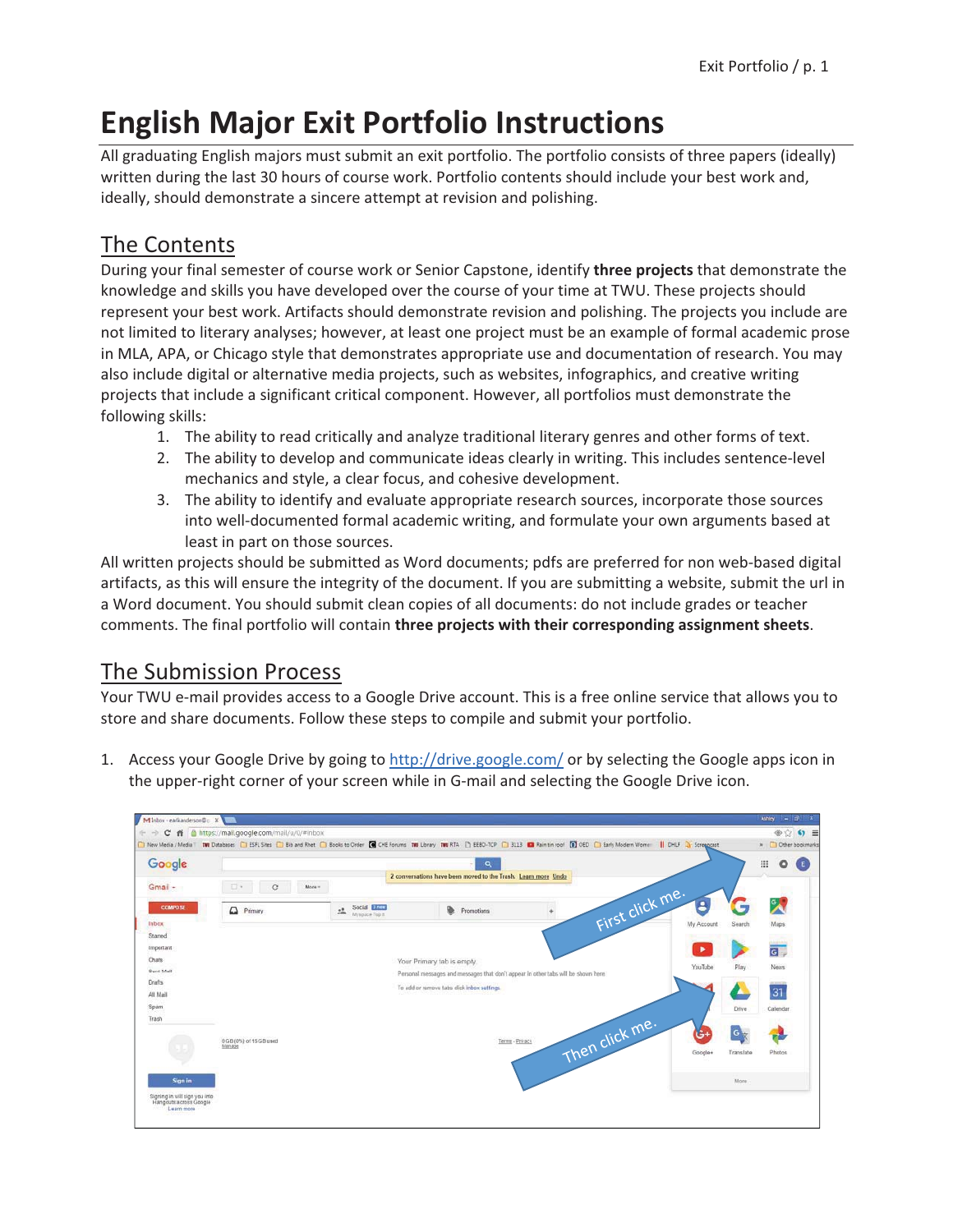2. In Google Drive, create a new folder.



3. Title the folder by LastName, FirstName Semester

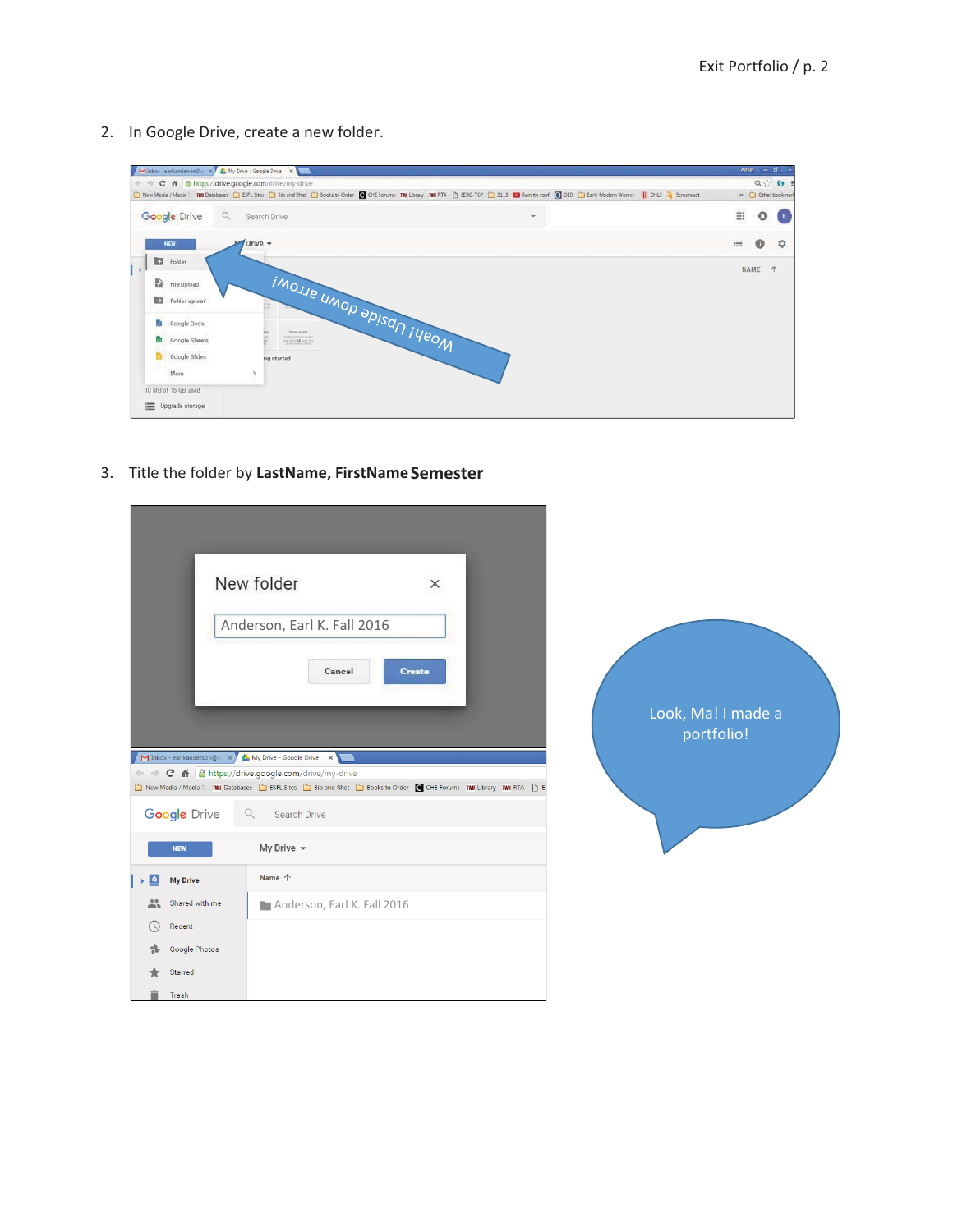4. Click on the folder to open it. Upload your assignments and assignment sheets. Make sure the titles for these documents have corresponding titles, e.g., "Project 1" and "Project 1 Assignment Sheet."



|                                        | ← → C & B https://drive.google.com/drive/folders/082bnSNehNf7pa1JIS0k1OEFDVHM<br>C New Media / Media / MM Databases C ESRL Stes C Bib and Rhet C Books to Order C CHE Forums TM Library TM RTA (2) EED-TCP C 3113 C Ran tin roof (8) OED C Early Modern Wome     DHLF 2) Screencast |              |                                      | $Q \leftrightarrow Q \equiv$<br>» Cther bookmarks |
|----------------------------------------|-------------------------------------------------------------------------------------------------------------------------------------------------------------------------------------------------------------------------------------------------------------------------------------|--------------|--------------------------------------|---------------------------------------------------|
| Google Drive                           | $\alpha$<br>Search Drive                                                                                                                                                                                                                                                            | $\mathbf{v}$ |                                      | :<br>o<br>Ε                                       |
| <b>NEW</b>                             | My Drive > Anderson, Earl K. Fall 2016 -                                                                                                                                                                                                                                            |              |                                      | ₩<br>ů                                            |
| o<br>My Drive                          | Name 个                                                                                                                                                                                                                                                                              | Owner        | Last modified                        | File size                                         |
| 蒜<br>Shared with me                    | W<br>Project 1 Assignment Sheet dock                                                                                                                                                                                                                                                | ma           | 10:21 AM me                          | 11 KB                                             |
| ര<br>Recent                            | W<br>Project 1.docx                                                                                                                                                                                                                                                                 | me.          | 10:21 AM me                          | 11 KB                                             |
| Google Photos<br>Starred               | W<br>Project 2 Assignment Sheet.docx                                                                                                                                                                                                                                                | me           | 10:21 AM me                          | <b>11 KB</b>                                      |
| Ĥ<br>Trash                             | W<br>Project 2.docx                                                                                                                                                                                                                                                                 | me           | 10:21 AM me                          | 11 KB                                             |
|                                        | W<br>Project 3 Assignment Sheet.docx                                                                                                                                                                                                                                                |              | TOOL ALL                             | 11 VD                                             |
| 10 MB of 15 GB used<br>Upgrade storage | w<br>Project 3.docx                                                                                                                                                                                                                                                                 |              | 6 uploads complete                   | $\checkmark$<br>x                                 |
|                                        |                                                                                                                                                                                                                                                                                     |              | W Project 1 Assignment Sheet dock    | $\rm \sim$                                        |
|                                        |                                                                                                                                                                                                                                                                                     |              | W Project 1 docx                     | ⊗                                                 |
|                                        |                                                                                                                                                                                                                                                                                     |              | W<br>Project 2 Assignment Sheet dock | $\bullet$                                         |
|                                        |                                                                                                                                                                                                                                                                                     |              | W<br>Project 2 docx                  | ⊗                                                 |
| Get Drive for PC                       |                                                                                                                                                                                                                                                                                     |              | W<br>Project 3 Assignment Sheet.docx | ◙                                                 |

## Almost finished! Now you need to share your portfolio.